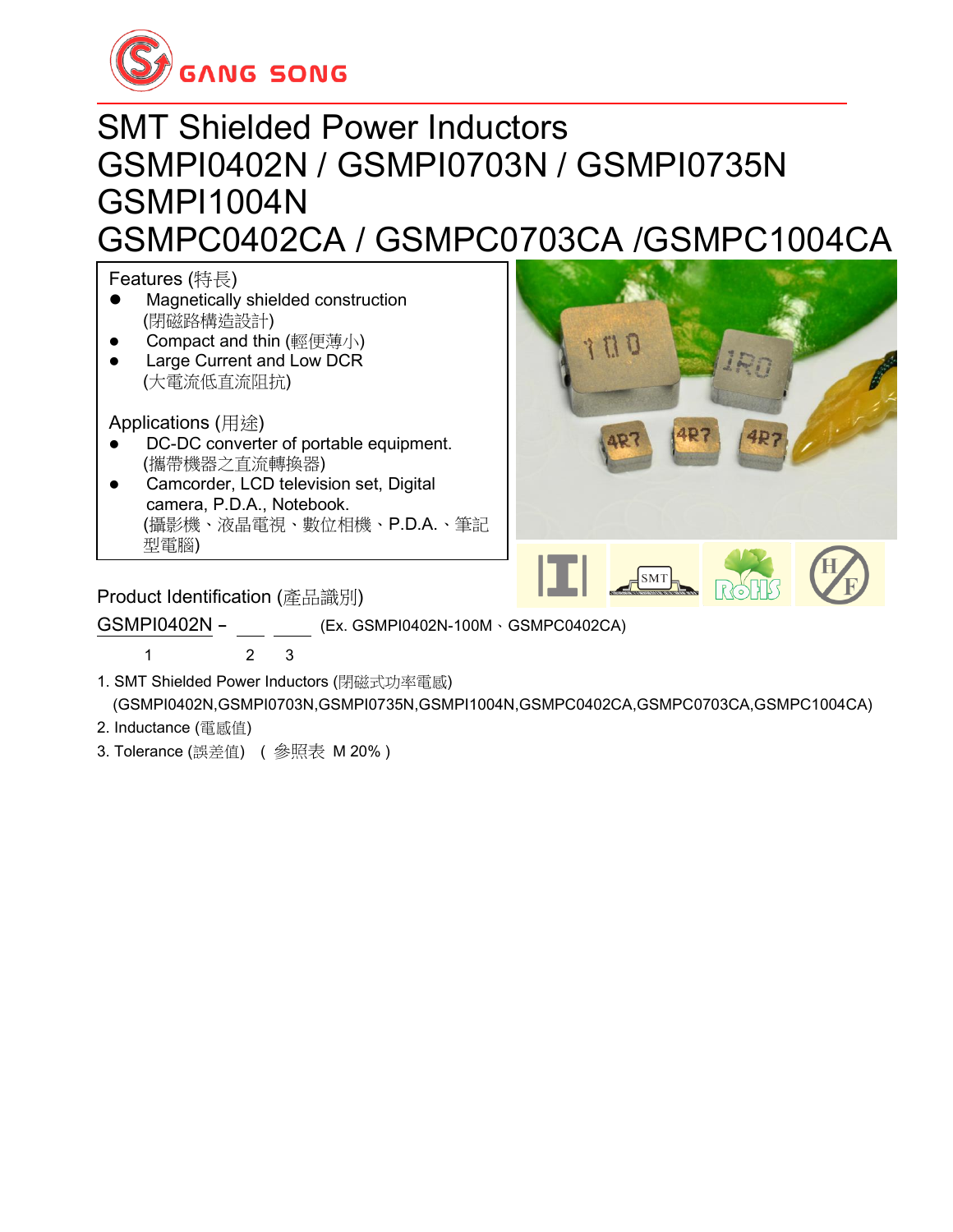

#### SMT Shielded Power Inductors GSMPI0402N / GSMPI0703N / GSMPI0735N GSMPI1004N GSMPC0402CA / GSMPC0703CA /GSMPC1004CA

Configurations & Dimensions (結構圖及規格尺寸)



Unit In mm

| Type                                    |              | W                        |         | A           | A'          | B           | B'          | Н                   |     | J   |      |
|-----------------------------------------|--------------|--------------------------|---------|-------------|-------------|-------------|-------------|---------------------|-----|-----|------|
| (型式)                                    |              |                          | (max)   |             |             |             |             |                     |     |     |      |
| GSMPI0402N                              | $4.6$ (max)  | $4.0 + 0.20$             | $2.0\,$ | $0.8 + 0.3$ | $1.2 + 0.2$ | $0.6 + 0.1$ | $1.8 + 0.2$ | $0.30 \text{(max)}$ | 2.5 | 2.2 | 6.0  |
| GSMPI0703N                              | $7.4$ (max)  | $6.5 + 0.20$             | 3.0     | $1.6 + 0.3$ | $2.0 + 0.1$ | $1.2 + 0.3$ | $1.8 + 0.2$ | $0.30$ (max)        | 3.5 | 3.7 | 7.4  |
| GSMPI0735N                              | $7.4$ (max)  | $6.5 + 0.20$             | 3.5     | $1.6 + 0.3$ | $2.0 + 0.1$ | $1.2 + 0.3$ | $1.8 + 0.2$ | $0.30$ (max)        | 3.5 | 3.7 | 7.4  |
| GSMPI1004N                              |              | $11.5$ (max)   10.0+0.30 | 4.0     | $2.0 + 0.5$ | $2.5 + 0.1$ | $2.0 + 0.5$ | $4.6 + 0.5$ | $0.30$ (max)        | 4.1 | 5.4 | 13.6 |
| GSMPC0402CA                             | $4.4 + 0.35$ | $4.2 + 0.25$             | $2.0\,$ | $0.8 + 0.3$ | $1.0 + 0.1$ | $2.0 + 0.3$ | $2.5 + 0.3$ | 0.15(Ref.)          | 2.5 | 2.2 | 5.2  |
| GSMPC0703CA                             | $7.3 + 0.3$  | $6.6 + 0.20$             | 3.0     | $1.6 + 0.3$ | $2.0 + 0.1$ | $3.0 + 0.3$ | $3.6 + 0.2$ | 0.15(Ref.)          | 3.5 | 3.7 | 8.4  |
| GSMPC1004CA 11.5(max) 10.0+0.30 3.8+0.2 |              |                          |         | $2.0 + 0.5$ | $2.5 + 0.1$ | $3.0 + 0.5$ | $5.0 + 0.2$ | 0.15(Ref.)          | 4.1 | 5.4 | 13.6 |

Design as Customer's Requested Specifications. (可依客戶特殊需求設計)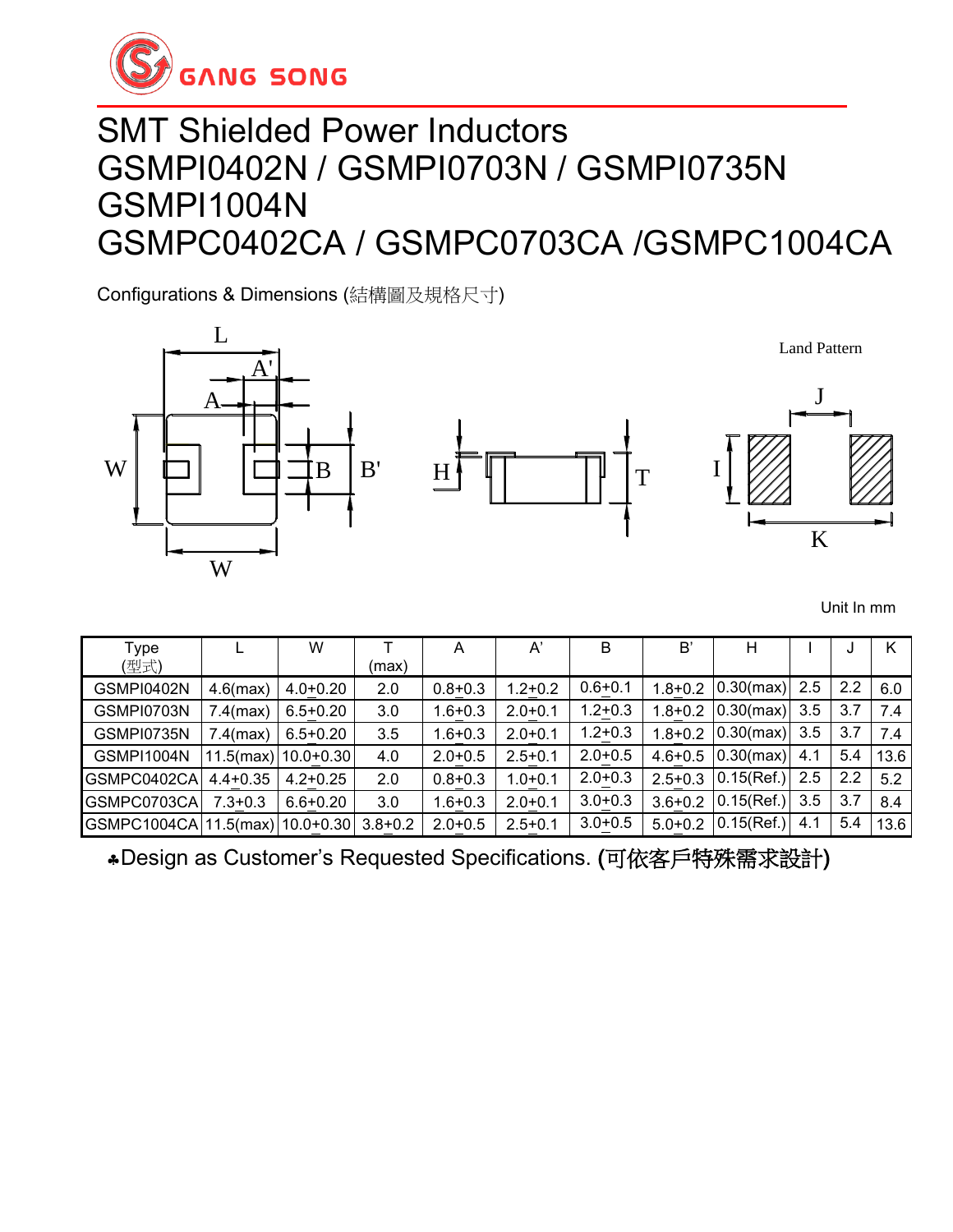

### SMT Shielded Power Inductors GSMPI0402N

Electrical Characteristics for GSMPI0402N Series [GSMPI0402N 系列電子特性規格]

| <b>Part Number</b> | Inductance   | Test Freq. | $DCR$ (m $\Omega$ ) | Isat(A) | $\mathsf{lrms}(\mathsf{A})$ |
|--------------------|--------------|------------|---------------------|---------|-----------------------------|
|                    | $(\mu H)$    | (KHz)      | (max)               | (max)   | (max)                       |
| 號<br>產<br>料<br>品   | 感 值 (L)<br>雷 | 測試頻率       | 直流阻<br>抗            | 定格電流    | 電<br>溫昇<br>流                |
| GSMPI0402N - R22M  | 0.22         | 100        | 9.30                | 15.0    | 10.0                        |
| GSMPI0402N - R47M  | 0.47         | 100        | 14.00               | 9.0     | 8.0                         |
| GSMPI0402N - R56M  | 0.56         | 100        | 14.70               | 8.0     | 7.0                         |
| GSMPI0402N - R68M  | 0.68         | 100        | 16.20               | 7.0     | 6.3                         |
| GSMPI0402N - R82M  | 0.82         | 100        | 19.20               | 6.5     | 5.5                         |
| GSMPI0402N - 1R0M  | 1.00         | 100        | 21.60               | 6.0     | 5.0                         |
| GSMPI0402N - 1R2M  | 1.20         | 100        | 22.00               | 5.0     | 5.0                         |
| GSMPI0402N - 1R5M  | 1.50         | 100        | 29.00               | 4.5     | 4.5                         |
| GSMPI0402N - 2R2M  | 2.20         | 100        | 40.00               | 4.0     | 4.5                         |
| GSMPI0402N - 3R3M  | 3.30         | 100        | 70.00               | 4.0     | 3.3                         |
| GSMPI0402N - 4R7M  | 4.70         | 100        | 75.00               | 4.0     | 2.7                         |

# GSMPI0703N

Electrical Characteristics for GSMPI0703N Series [GSMPI0703N 系列電子特性規格]

| <b>Part Number</b>  | Inductance                  | Test Freq.        | $DCR$ (m $\Omega$ )   | Isat(A)           | Irms (A)          |
|---------------------|-----------------------------|-------------------|-----------------------|-------------------|-------------------|
| 號<br>產<br>品<br>料    | $(\mu H)$<br>感值<br>電<br>(L) | (KHz)<br>試頻率<br>測 | (max)<br>流阻<br>直<br>抗 | (max)<br>格電流<br>定 | (max)<br>昇電流<br>溫 |
| GSMPI0703N - R22M   | 0.22                        | 100               | 2.40                  | 34.0              | 23.0              |
| GSMPI0703N - R36M   | 0.36                        | 100               | 4.30                  | 24.0              | 18.0              |
| GSMPI0703N - R47M   | 0.47                        | 100               | 4.50                  | 19.0              | 17.0              |
| GSMPI0703N - R56M   | 0.56                        | 100               | 5.00                  | 17.0              | 15.0              |
| GSMPI0703N - R68M   | 0.68                        | 100               | 5.00                  | 19.0              | 16.0              |
| GSMPI0703N - R82M   | 0.82                        | 100               | 6.60                  | 14.0              | 12.0              |
| GSMPI0703N - 1R0M   | 1.00                        | 100               | 7.00                  | 13.0              | 11.0              |
| GSMPI0703N - 1R1M   | 1.10                        | 100               | 7.00                  | 13.0              | 11.0              |
| GSMPI0703N - 1R5M   | 1.50                        | 100               | 10.00                 | 12.0              | 10.0              |
| GSMPI0703N - 2R2M   | 2.20                        | 100               | 20.00                 | 11.0              | 7.0               |
| GSMPI0703N - 3R3M   | 3.30                        | 100               | 24.00                 | 10.0              | 7.0               |
| $GSMP10703N - 4R7M$ | 4.70                        | 100               | 35.00                 | 7.0               | 5.0               |
| GSMPI0703N - 5R6M   | 5.60                        | 100               | 45.00                 | 6.0               | 5.0               |
| GSMPI0703N - 6R8M   | 6.80                        | 100               | 50.00                 | 5.5               | 4.5               |
| GSMPI0703N - 8R2M   | 8.20                        | 100               | 54.00                 | 5.0               | 4.5               |

※Test Freq. : 100KHz / 0.25V. ※Operating Temp. :  $-55^{\circ}\text{C}$  ~ +125 $^{\circ}\text{C}$ ※Inductance drop = 20% typ. at Isat. ※Δ T=40℃ rise at Irms. ※Storage Temperature&Humidity : ≦ 40℃ & 70% RH maximum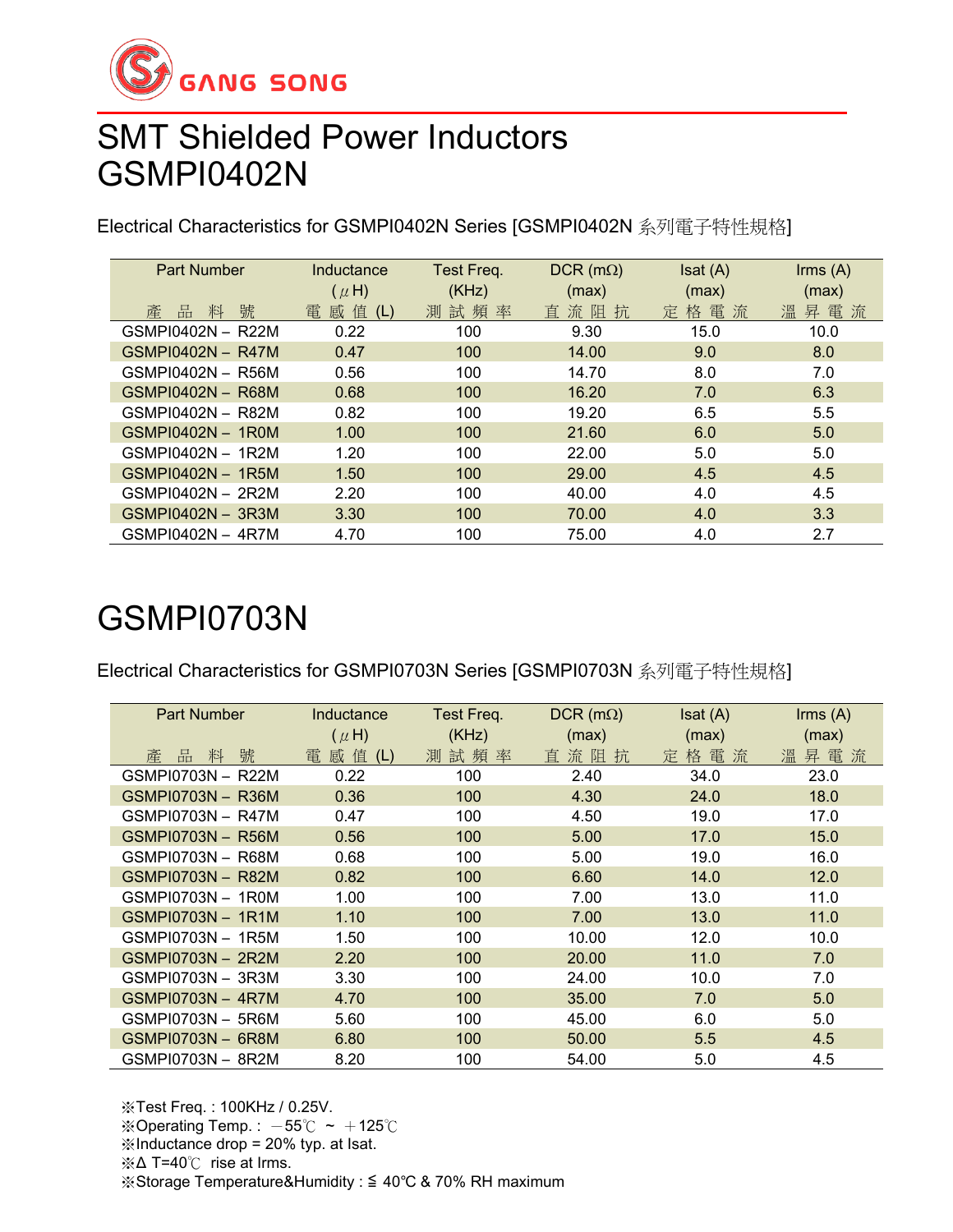

#### SMT Shielded Power Inductors GSMPI0735N

Electrical Characteristics for GSMPI0735N Series [GSMPI0735N 系列電子特性規格]

| <b>Part Number</b> | Inductance | Test Freq. | $DCR$ (m $\Omega$ ) | Isat(A) | $\mathsf{lrms}\ (\mathsf{A})$ |
|--------------------|------------|------------|---------------------|---------|-------------------------------|
|                    | $(\mu H)$  | (KHz)      | (max)               | (max)   | (max)                         |
| 號<br>產<br>料<br>品   | 電 感 值 (L)  | 測試頻率       | 直流阻抗                | 定格電流    | 溫昇電流                          |
| GSMPI0735N - 100M  | 10.00      | 100        | 60.00               | 5.50    | 3.50                          |

## GSMPI1004N

Electrical Characteristics for GSMPI1004N Series [GSMPI1004N 系列電子特性規格]

| <b>Part Number</b> | Inductance     | Test Freq. | $DCR$ (m $\Omega$ ) | Isat(A) | $\mathsf{lrms}\;(\mathsf{A})$ |
|--------------------|----------------|------------|---------------------|---------|-------------------------------|
|                    | $(\mu H)$      | (KHz)      | (max)               | (max)   | (max)                         |
| 號<br>產<br>品<br>料   | 感值<br>電<br>(L) | 測試頻率       | 流阻<br>直<br>抗        | 定格電流    | 昇電流<br>溫                      |
| GSMP11004N - R22M  | 0.22           | 100        | 1.10                | 50.0    | 39.0                          |
| GSMPI1004N - R36M  | 0.36           | 100        | 1.20                | 43.0    | 34.0                          |
| GSMPI1004N - R45M  | 0.45           | 100        | 1.40                | 36.0    | 34.0                          |
| GSMPI1004N - R56M  | 0.56           | 100        | 1.80                | 33.0    | 29.0                          |
| GSMPI1004N - R60M  | 0.60           | 100        | 1.87                | 32.0    | 25.0                          |
| GSMP11004N - R68M  | 0.68           | 100        | 3.00                | 31.0    | 24.0                          |
| GSMP11004N - R88M  | 0.88           | 100        | 2.46                | 23.0    | 18.0                          |
| GSMPI1004N - 1R0M  | 1.00           | 100        | 3.20                | 22.0    | 22.0                          |
| GSMPI1004N - 1R5M  | 1.50           | 100        | 3.70                | 18.0    | 20.0                          |
| GSMPI1004N - 2R2M  | 2.20           | 100        | 6.60                | 19.0    | 14.0                          |
| GSMPI1004N - 3R3M  | 3.30           | 100        | 11.40               | 14.0    | 10.0                          |
| GSMPI1004N - 4R7M  | 4.70           | 100        | 15.50               | 14.0    | 9.0                           |
| GSMP11004N - 5R6M  | 5.60           | 100        | 22.00               | 12.0    | 8.0                           |
| GSMP11004N - 6R8M  | 6.80           | 100        | 26.00               | 11.0    | 7.0                           |
| GSMP11004N - 8R2M  | 8.20           | 100        | 27.80               | 11.0    | 7.0                           |
| GSMPI1004N - 100M  | 10.00          | 100        | 38.00               | 10.0    | 5.5                           |

※Test Freq. : 100KHz / 0.25V. ※Operating Temp.:  $-55^{\circ}$ C ~ +125 $^{\circ}$ C ※Inductance drop = 20% typ. at Isat. ※Δ T=40℃ rise at Irms.

※Storage Temperature&Humidity : ≦ 40℃ & 70% RH maximum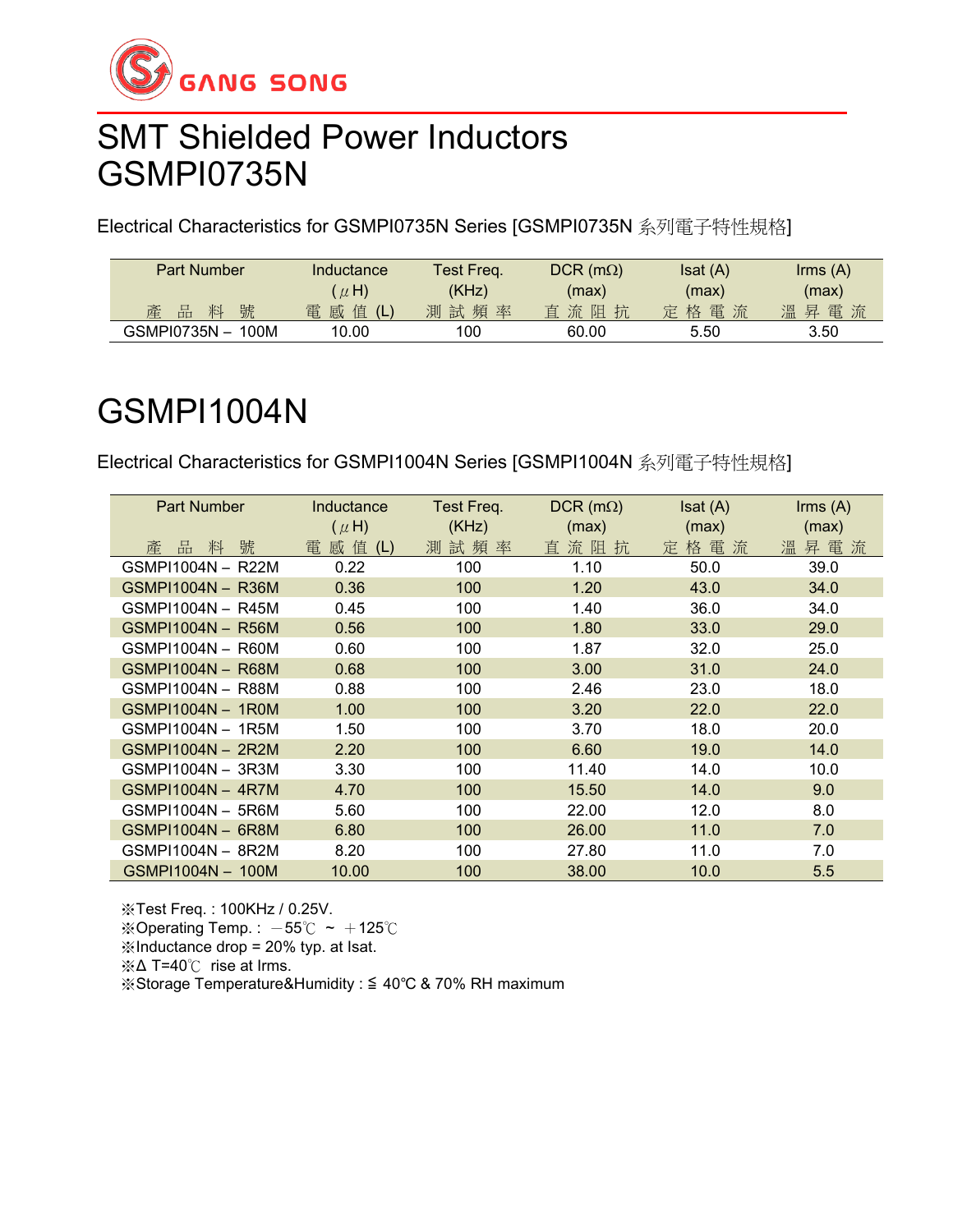

### SMT Shielded Power Inductors GSMPC0402CA

Electrical Characteristics for GSMPI0402N Series [GSMPC0402CA 系列電子特性規格]

| <b>Part Number</b> | Inductance     | Test Freq. | $DCR$ (m $\Omega$ ) | Isat(A)  | $\text{lrms}(\text{A})$ |
|--------------------|----------------|------------|---------------------|----------|-------------------------|
|                    | $(\mu H)$      | (KHz)      | (max)               | (TYP)    | (TYP)                   |
| 號<br>產<br>品<br>料   | 感值<br>電<br>(L) | 試頻率<br>測   | 直流阻抗                | 定格電<br>流 | 昇電流<br>溫                |
| GSMPC0402CA-R22M   | 0.22           | 100        | 6.60                | 21.0     | 9.5                     |
| GSMPC0402CA-R33M   | 0.33           | 100        | 11.00               | 12.0     | 10.0                    |
| GSMPC0402CA-R47M   | 0.47           | 100        | 14.00               | 11.0     | 7.5                     |
| GSMPC0402CA-R56M   | 0.56           | 100        | 16.00               | 11.0     | 7.0                     |
| GSMPC0402CA-R68M   | 0.68           | 100        | 18.00               | 8.6      | 7.0                     |
| GSMPC0402CA-1R0M   | 1.00           | 100        | 27.00               | 8.0      | 6.0                     |
| GSMPC0402CA-1R2M   | 1.20           | 100        | 27.00               | 7.5      | 6.0                     |
| GSMPC0402CA-1R5M   | 1.50           | 100        | 46.00               | 7.0      | 5.0                     |
| GSMPC0402CA-2R2M   | 2.20           | 100        | 58.00               | 5.5      | 4.5                     |
| GSMPC0402CA-3R3M   | 3.30           | 100        | 87.00               | 4.5      | 3.3                     |
| GSMPC0402CA-4R7M   | 4.70           | 100        | 105.0               | 3.0      | 2.8                     |
| GSMPC0402CA-6R8M   | 6.80           | 100        | 175.0               | 2.8      | 2.4                     |
| GSMPC0402CA-100M   | 10.00          | 100        | 282.0               | $2.2\,$  | 1.6                     |

### GSMPC0703CA

Electrical Characteristics forGSMPC0703CA Series [GSMPC0703CA 系列電子特性規格]

| <b>Part Number</b> | Inductance<br>$(\mu H)$ | Test Freq.<br>(KHz) | $DCR$ (m $\Omega$ )<br>(max) | Isat (A)<br>(TYP) | $\mathsf{lrms}\;(\mathsf{A})$<br>(TYP) |
|--------------------|-------------------------|---------------------|------------------------------|-------------------|----------------------------------------|
| 號<br>品<br>產<br>妝   | 感<br>值<br>電<br>(L)      | 試頻率<br>測            | 流<br>阻<br>直<br>抗             | 格電<br>流<br>定      | 昇電流<br>溫                               |
| GSMPC0703CA-R22M   | 0.22                    | 100                 | 3.0                          | 42.0              | 24.0                                   |
| GSMPC0703CA-R33M   | 0.33                    | 100                 | 3.5                          | 30.0              | 21.0                                   |
| GSMPC0703CA-R47M   | 0.47                    | 100                 | 4.1                          | 21.0              | 18.0                                   |
| GSMPC0703CA-R56M   | 0.56                    | 100                 | 4.5                          | 19.0              | 16.5                                   |
| GSMPC0703CA-R68M   | 0.68                    | 100                 | 5.3                          | 18.0              | 16.0                                   |
| GSMPC0703CA-R82M   | 0.82                    | 100                 | 6.0                          | 18.0              | 14.0                                   |
| GSMPC0703CA-1R0M   | 1.0                     | 100                 | 7.4                          | 16.0              | 12.0                                   |
| GSMPC0703CA-1R5M   | 1.5                     | 100                 | 12.1                         | 14.0              | 12.0                                   |
| GSMPC0703CA-2R2M   | 2.2                     | 100                 | 15.0                         | 13.0              | 9.5                                    |
| GSMPC0703CA-3R3M   | 3.3                     | 100                 | 22.0                         | 10.5              | 8.5                                    |
| GSMPC0703CA-4R7M   | 4.7                     | 100                 | 33.0                         | 6.5               | 6.0                                    |
| GSMPC0703CA-8R2M   | 8.2                     | 100                 | 60.0                         | 6.0               | 5.0                                    |
| GSMPC0703CA-100M   | 10.0                    | 100                 | 67.0                         | 5.5               | 4.5                                    |
| GSMPC0703CA-150M   | 15.0                    | 100                 | 115.0                        | 4.5               | 3.0                                    |
| GSMPC0703CA-220M   | 22.0                    | 100                 | 200.0                        | 4.0               | 2.3                                    |
| GSMPC0703CA-330M   | 33.0                    | 100                 | 310.0                        | 2.0               | 3.0                                    |

※Test Freq. : 100KHz / 1.0V. ※Operating Temp.:  $-55^{\circ}$ C ~ +125 $^{\circ}$ C ※Inductance drop = 30% typ. at Isat. ※Δ T=40℃ rise at Irms. ※Storage Temperature&Humidity : ≦ 40℃ & 70% RH maximum